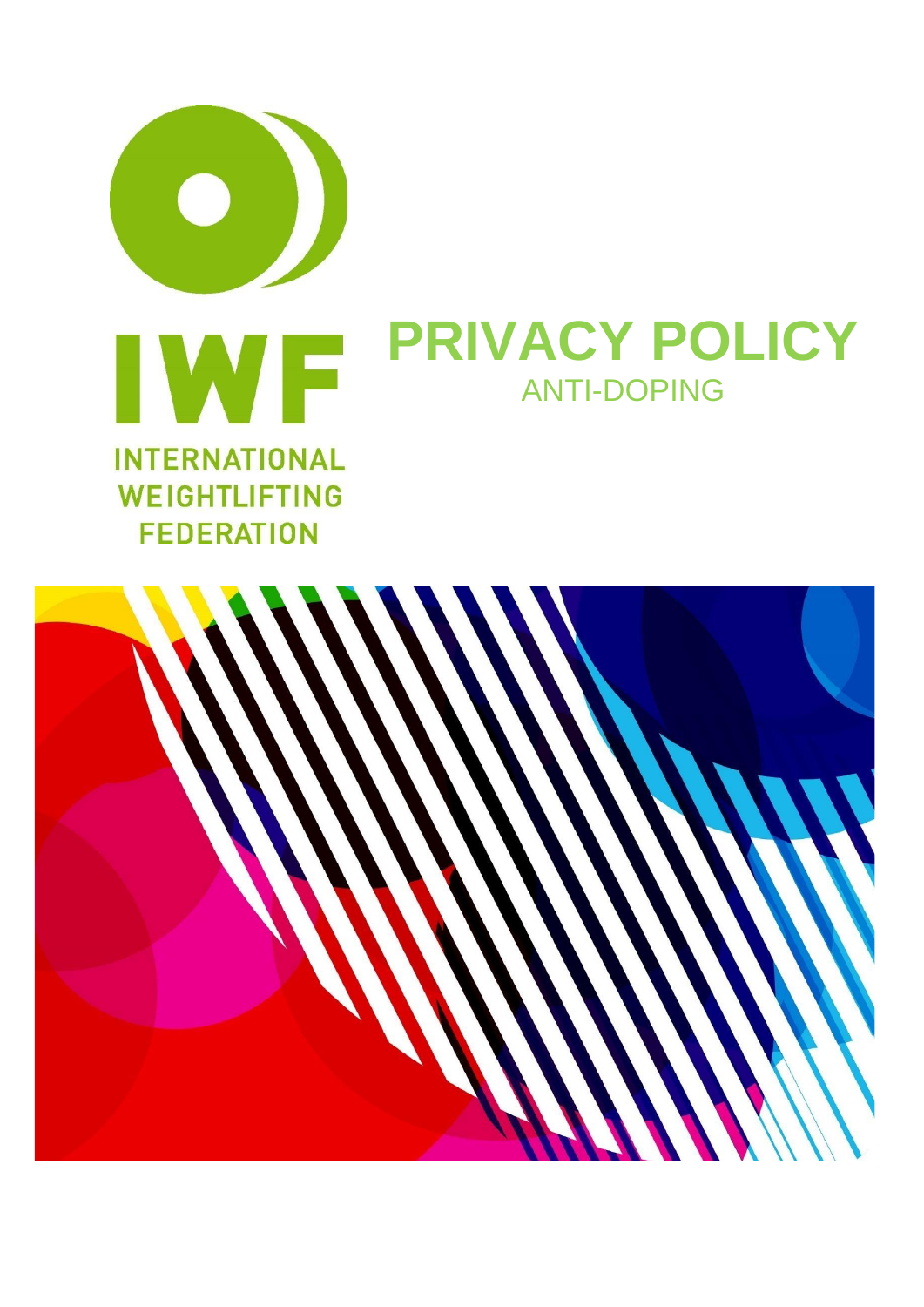# **1. Introduction**

The *World Anti-Doping Code* (WADC) requires IWF conduct the following activities as applicable and in accordance with the *International Standard for Testing and Investigations*  (ISTI):

- 1.1. Obtain, assess and process anti-doping intelligence from all available sources to inform the development of an effective, intelligent and proportionate test distribution plan, to plan *Target Testing*, and/or to form the basis of an investigation into a possible anti-doping rule violation(s);
- 1.2. Investigate *Atypical Findings* and *Adverse Passport Findings*, in accordance with Article 12.0, ISTI respectively; and
- 1.3. Investigate any other analytical or non-analytical information or intelligence that indicates a possible *Anti-Doping Rule Violation*(s), in accordance with Article 12.0 ISTI in order either to rule out the possible violation or develop evidence that would support the initiation of an anti-doping rule violation proceeding.

In the course of these activities ('anti-doping activities') IWF processes *Personal Information*.

The IWF Anti-Doping Commission has developed this Policy to ensure that the *Personal Information* processed in connection with IWF's anti-doping activities are protected in compliance with the applicable data protection and privacy rules and regulations, including the *International Standard for the Protection of Privacy and Personal Information* (ISPPPI).

This Policy shall be interpreted in accordance with the provisions of the the WADC, the IWF ADR, the ISPPPI and the ISTI.

Terms used in this Policy that are defined terms of the IWF ADR, the ISTI, the ISPPPI or the WADC are written in italics.

## **2. Types of** *Personal Information* **processed**

*Personal Information* processed in connection with IWF's anti-doping activities may include but is not limited to:

- 2.1. Information related to an *Athlete*'s or other *Person*'s identity (e.g.: name, date of birth, nationality, gender, title, competition results etc.);
- 2.2. Information related to whereabouts;
- 2.3. Information related to *Therapeutic Use Exemptions*;
- 2.4. Information related to *Sample* collection;
- 2.5. Information related to Laboratory analysis (e.g.: the analytical procedure, analysis results, biological passports etc.);
- 2.6. Information related to *Results Management* (e.g.: hearings, sanctions, appeals etc.)

## **3. Disclosure of** *Personal Information* **to Third Parties**

3.1. Where it is necessary in order to fulfil the anti-doping activities of IWF or other *Anti-Doping Organisations*, IWF will disclose *Personal Information* to Third Parties (e.g.: other Anti-Doping Organisations including the World Anti-Doping Agency, authorized Service Providers etc.). In such event IWF will make all reasonable efforts to ensure